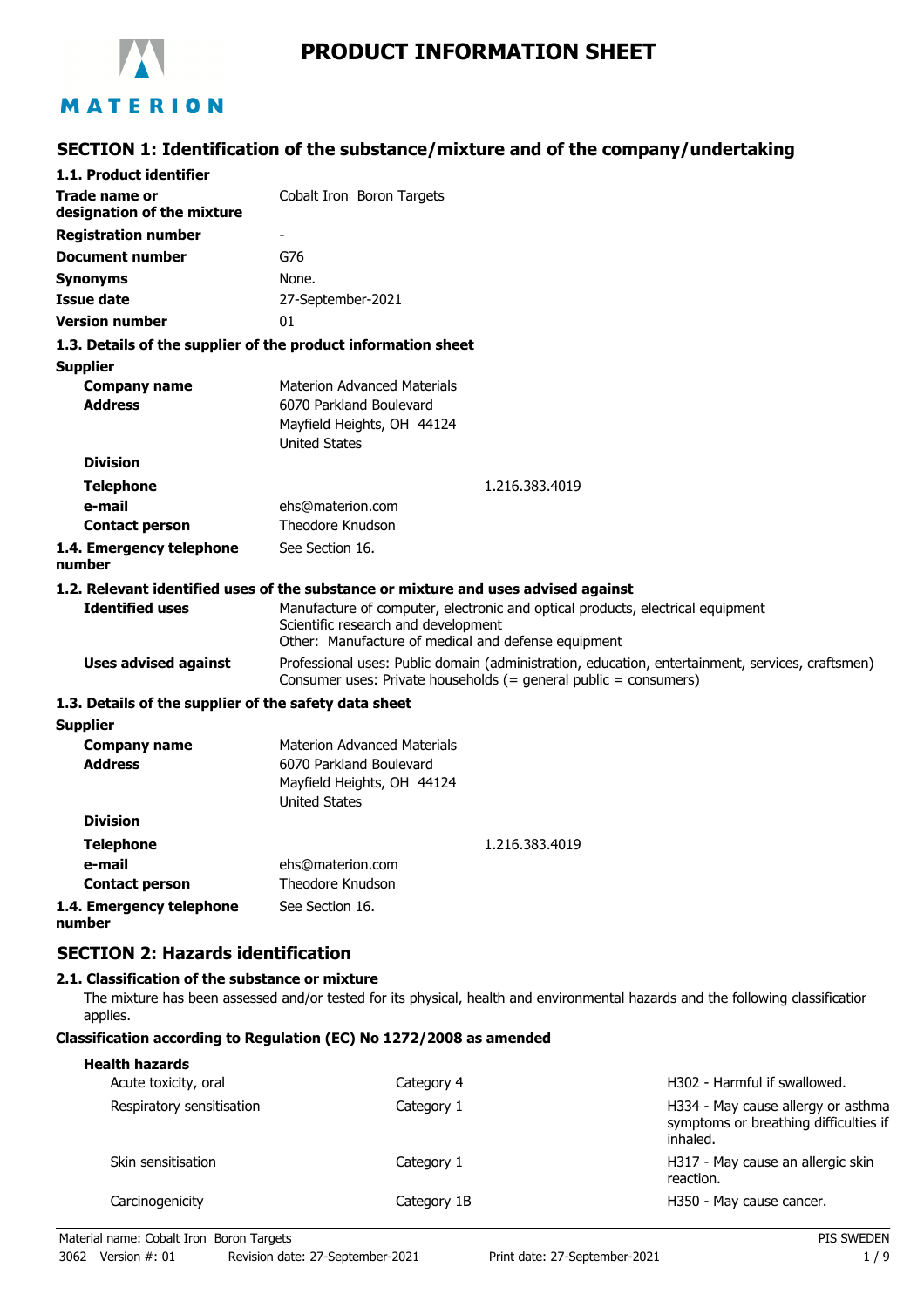H335 - May cause respiratory irritation.

**Hazard summary Harmful if swallowed. Causes damage to organs through prolonged or repeated exposure. May** cause cancer. May cause irritation to the respiratory system. May cause allergy or asthma symptoms or breathing difficulties if inhaled. May cause an allergic skin reaction. Prolonged exposure may cause chronic effects. Occupational exposure to the substance or mixture may cause adverse health effects.

#### **2.2. Label elements**

### **Label according to Regulation (EC) No. 1272/2008 as amended**

**Contains:** Cobalt

**Hazard pictograms**



# **Signal word** Danger

| <b>Hazard statements</b> |                                                                                                       |
|--------------------------|-------------------------------------------------------------------------------------------------------|
| H302                     | Harmful if swallowed.                                                                                 |
| H317                     | May cause an allergic skin reaction.                                                                  |
| H334                     | May cause allergy or asthma symptoms or breathing difficulties if inhaled.                            |
| H335                     | May cause respiratory irritation.                                                                     |
| H350                     | May cause cancer.                                                                                     |
| H372                     | Causes damage to organs (respiratory system) through prolonged or repeated exposure by<br>inhalation. |

### **Precautionary statements**

| <b>Prevention</b> |
|-------------------|
|-------------------|

| P201                                            | Obtain special instructions before use.                                                             |
|-------------------------------------------------|-----------------------------------------------------------------------------------------------------|
| P <sub>202</sub>                                | Do not handle until all safety precautions have been read and understood.                           |
| P260                                            | Do not breathe dust/fume/gas/mist/vapours/spray.                                                    |
| P264                                            | Wash thoroughly after handling.                                                                     |
| P <sub>270</sub>                                | Do not eat, drink or smoke when using this product.                                                 |
| P271                                            | Use only outdoors or in a well-ventilated area.                                                     |
| P <sub>272</sub>                                | Contaminated work clothing should not be allowed out of the workplace.                              |
| P <sub>280</sub>                                | Wear protective gloves/protective clothing/eye protection/face protection.                          |
| P284                                            | Wear respiratory protection.                                                                        |
| <b>Response</b>                                 |                                                                                                     |
| $P301 + P312$                                   | IF SWALLOWED: Call a POISON CENTRE/doctor if you feel unwell.                                       |
| P330                                            | Rinse mouth.                                                                                        |
| $P302 + P352$                                   | IF ON SKIN: Wash with plenty of water.                                                              |
| $P304 + P340$                                   | IF INHALED: Remove person to fresh air and keep comfortable for breathing.                          |
| $P308 + P313$                                   | IF exposed or concerned: Get medical advice/attention.                                              |
| $P333 + P313$                                   | If skin irritation or rash occurs: Get medical advice/attention.                                    |
| $P342 + P311$                                   | If experiencing respiratory symptoms: Call a POISON CENTRE/doctor.                                  |
| $P362 + P364$                                   | Take off contaminated clothing and wash it before reuse.                                            |
| <b>Storage</b>                                  |                                                                                                     |
| $P403 + P233$                                   | Store in a well-ventilated place. Keep container tightly closed.                                    |
| P405                                            | Store locked up.                                                                                    |
| <b>Disposal</b>                                 |                                                                                                     |
| P501                                            | Dispose of contents/container in accordance with local/regional/national/international regulations. |
| <b>Supplemental label</b><br><b>information</b> | For further information, please contact the Product Stewardship Department at +1.216.383.4019.      |
| 2.3. Other hazards                              | Not a PBT or vPvB substance or mixture.                                                             |

# **SECTION 3: Composition/information on ingredients**

**3.2. Mixtures**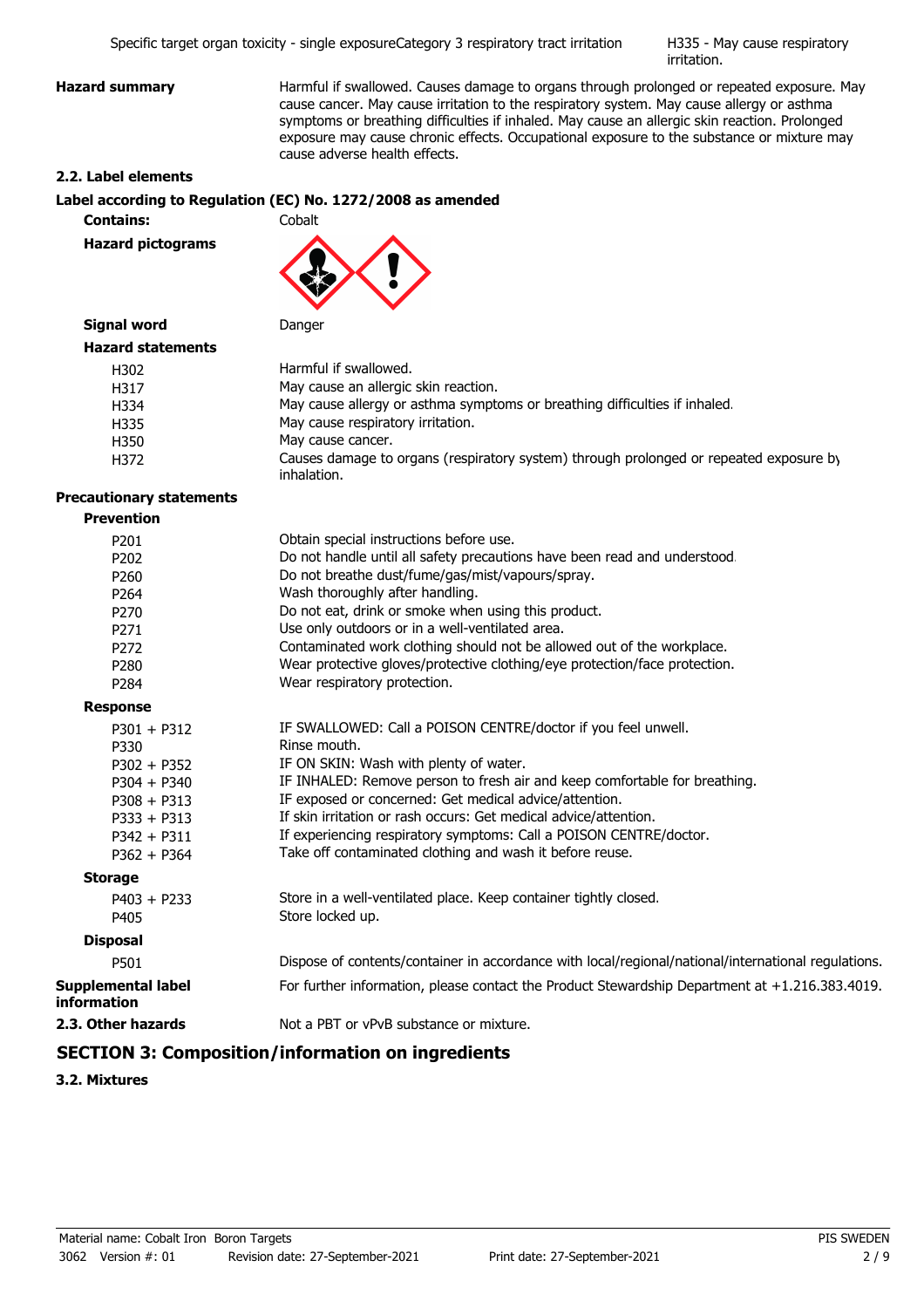| <b>General information</b>                                                                 |                                                                                                                                                                                                                                                                                                                                                             |                                              |                                                                                                                                                                                                                                                                                                                                                                                                                 |              |
|--------------------------------------------------------------------------------------------|-------------------------------------------------------------------------------------------------------------------------------------------------------------------------------------------------------------------------------------------------------------------------------------------------------------------------------------------------------------|----------------------------------------------|-----------------------------------------------------------------------------------------------------------------------------------------------------------------------------------------------------------------------------------------------------------------------------------------------------------------------------------------------------------------------------------------------------------------|--------------|
| <b>Chemical name</b>                                                                       | $\frac{0}{0}$                                                                                                                                                                                                                                                                                                                                               | CAS-No. / EC<br>No.                          | <b>REACH Registration No. Index No.</b>                                                                                                                                                                                                                                                                                                                                                                         | <b>Notes</b> |
| Cobalt                                                                                     | $45 - 55$                                                                                                                                                                                                                                                                                                                                                   | 7440-48-4<br>231-158-0                       | 01-2119517392-44-0000 027-001-00-9                                                                                                                                                                                                                                                                                                                                                                              |              |
|                                                                                            |                                                                                                                                                                                                                                                                                                                                                             | 1B; H350, Repr. 2; H361                      | Classification: Acute Tox. 4;H302, Skin Sens. 1;H317, Resp. Sens. 1;H334, Carc.                                                                                                                                                                                                                                                                                                                                 |              |
| <b>SECTION 4: First aid measures</b>                                                       |                                                                                                                                                                                                                                                                                                                                                             |                                              |                                                                                                                                                                                                                                                                                                                                                                                                                 |              |
| <b>General information</b>                                                                 | IF exposed or concerned: Get medical advice/attention. If you feel unwell, seek medical advice<br>(show the label where possible). Ensure that medical personnel are aware of the material(s)<br>involved, and take precautions to protect themselves. Show this safety data sheet to the doctor in<br>attendance. Wash contaminated clothing before reuse. |                                              |                                                                                                                                                                                                                                                                                                                                                                                                                 |              |
| 4.1. Description of first aid measures                                                     |                                                                                                                                                                                                                                                                                                                                                             |                                              |                                                                                                                                                                                                                                                                                                                                                                                                                 |              |
| <b>Inhalation</b>                                                                          | doctor/physician.                                                                                                                                                                                                                                                                                                                                           |                                              | Remove victim to fresh air and keep at rest in a position comfortable for breathing. Oxygen or<br>artificial respiration if needed. Do not use mouth-to-mouth method if victim inhaled the substance.<br>Induce artificial respiration with the aid of a pocket mask equipped with a one-way valve or other<br>proper respiratory medical device. If experiencing respiratory symptoms: Call a poison center or |              |
| <b>Skin contact</b>                                                                        | Remove contaminated clothing immediately and wash skin with soap and water. In case of eczema<br>or other skin disorders: Seek medical attention and take along these instructions.                                                                                                                                                                         |                                              |                                                                                                                                                                                                                                                                                                                                                                                                                 |              |
| Eye contact                                                                                |                                                                                                                                                                                                                                                                                                                                                             |                                              | Rinse with water. Get medical attention if irritation develops and persists.                                                                                                                                                                                                                                                                                                                                    |              |
| <b>Ingestion</b>                                                                           | Rinse mouth. If vomiting occurs, keep head low so that stomach content doesn't get into the lungs.<br>Get medical advice/attention if you feel unwell.                                                                                                                                                                                                      |                                              |                                                                                                                                                                                                                                                                                                                                                                                                                 |              |
| 4.2. Most important<br>symptoms and effects, both<br>acute and delayed                     |                                                                                                                                                                                                                                                                                                                                                             |                                              | May cause respiratory irritation. May cause an allergic skin reaction.                                                                                                                                                                                                                                                                                                                                          |              |
| 4.3. Indication of any<br>immediate medical attention<br>and special treatment<br>needed   |                                                                                                                                                                                                                                                                                                                                                             | under observation. Symptoms may be delayed.  | Provide general supportive measures and treat symptomatically. Keep victim warm. Keep victim                                                                                                                                                                                                                                                                                                                    |              |
| <b>SECTION 5: Firefighting measures</b>                                                    |                                                                                                                                                                                                                                                                                                                                                             |                                              |                                                                                                                                                                                                                                                                                                                                                                                                                 |              |
| <b>General fire hazards</b>                                                                |                                                                                                                                                                                                                                                                                                                                                             | No unusual fire or explosion hazards noted.  |                                                                                                                                                                                                                                                                                                                                                                                                                 |              |
| 5.1. Extinguishing media<br><b>Suitable extinguishing</b><br>media                         | Powder. Dry sand.                                                                                                                                                                                                                                                                                                                                           |                                              |                                                                                                                                                                                                                                                                                                                                                                                                                 |              |
| <b>Unsuitable extinguishing</b><br>media                                                   | Water.                                                                                                                                                                                                                                                                                                                                                      |                                              |                                                                                                                                                                                                                                                                                                                                                                                                                 |              |
| 5.2. Special hazards arising<br>from the substance or<br>mixture                           | This product is not flammable.                                                                                                                                                                                                                                                                                                                              |                                              |                                                                                                                                                                                                                                                                                                                                                                                                                 |              |
| 5.3. Advice for firefighters<br><b>Special protective</b><br>equipment for<br>firefighters |                                                                                                                                                                                                                                                                                                                                                             |                                              | Firefighters must use standard protective equipment including flame retardant coat, helmet with<br>face shield, gloves, rubber boots, and in enclosed spaces, SCBA.                                                                                                                                                                                                                                             |              |
| <b>Special firefighting</b><br>procedures                                                  |                                                                                                                                                                                                                                                                                                                                                             | Use water spray to cool unopened containers. |                                                                                                                                                                                                                                                                                                                                                                                                                 |              |
| <b>Specific methods</b>                                                                    |                                                                                                                                                                                                                                                                                                                                                             |                                              | Use standard firefighting procedures and consider the hazards of other involved materials.                                                                                                                                                                                                                                                                                                                      |              |
| <b>SECTION 6: Accidental release measures</b>                                              |                                                                                                                                                                                                                                                                                                                                                             |                                              |                                                                                                                                                                                                                                                                                                                                                                                                                 |              |
| 6.1. Personal precautions, protective equipment and emergency procedures                   |                                                                                                                                                                                                                                                                                                                                                             |                                              |                                                                                                                                                                                                                                                                                                                                                                                                                 |              |
| For non-emergency<br>personnel                                                             |                                                                                                                                                                                                                                                                                                                                                             |                                              | Keep unnecessary personnel away. For personal protection, see section 8 of the PIS.                                                                                                                                                                                                                                                                                                                             |              |
| For emergency                                                                              |                                                                                                                                                                                                                                                                                                                                                             |                                              | Keep unnecessary personnel away. Use personal protection recommended in Section 8 of the PIS.                                                                                                                                                                                                                                                                                                                   |              |

**responders**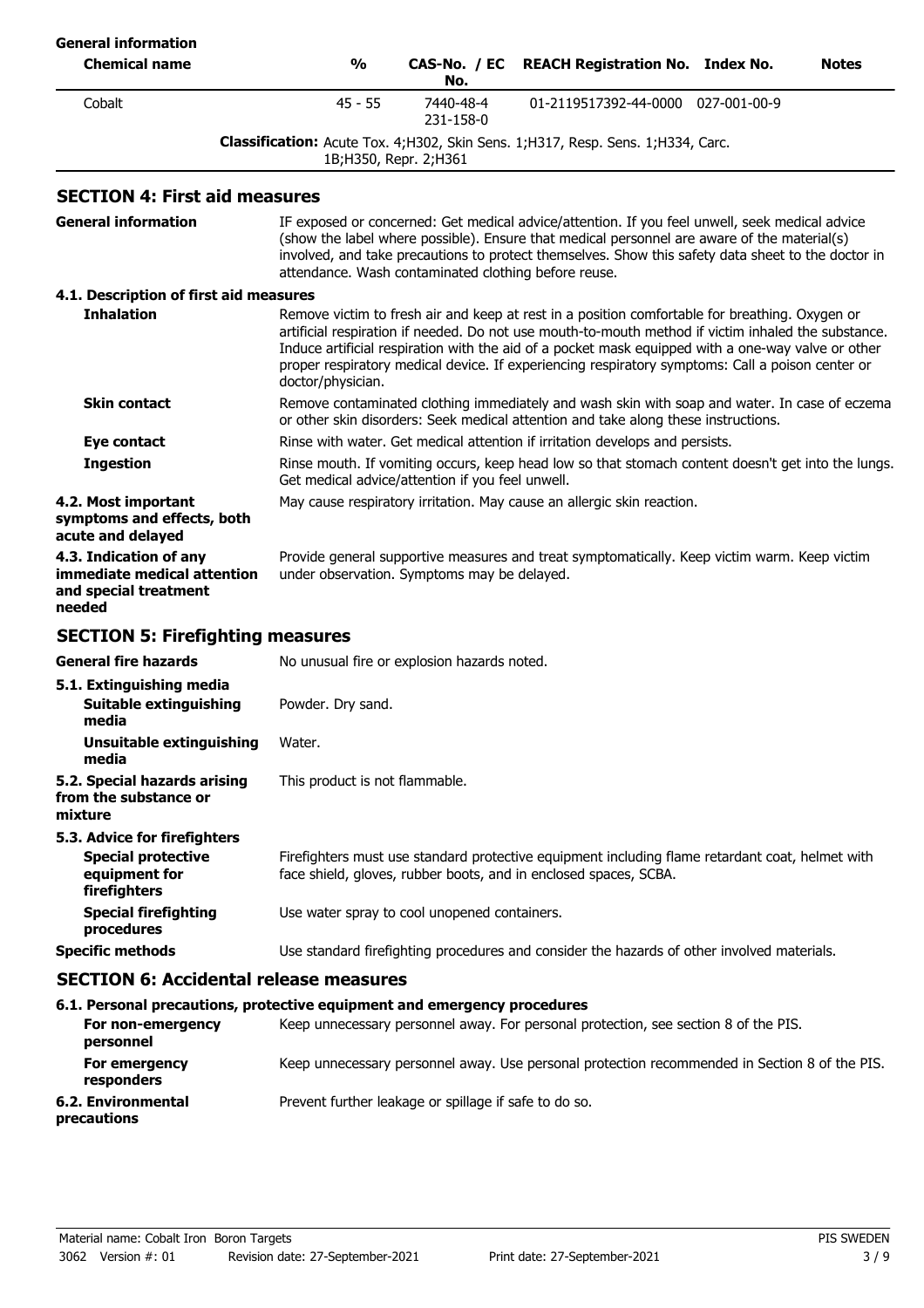| 6.3. Methods and material for<br>containment and cleaning up | Stop the flow of material, if this is without risk.                                                                                            |  |
|--------------------------------------------------------------|------------------------------------------------------------------------------------------------------------------------------------------------|--|
|                                                              | Large Spills: Wet down with water and dike for later disposal.                                                                                 |  |
|                                                              | Small Spills: Sweep up or vacuum up spillage and collect in suitable container for disposal. For<br>waste disposal, see section 13 of the PIS. |  |
| 6.4. Reference to other<br>sections                          | Not available.                                                                                                                                 |  |
| <b>SECTION 7: Handling and storage</b>                       |                                                                                                                                                |  |
| 7.1. Precautions for safe<br>handling                        | Observe good industrial hygiene practices.                                                                                                     |  |
| 7.2. Conditions for safe<br>storage, including any           | Store away from incompatible materials (see Section 10 of the PIS).                                                                            |  |

# **SECTION 8: Exposure controls/personal protection**

### **8.1. Control parameters**

**incompatibilities**

### **Occupational exposure limits**

**7.3. Specific end use(s)** Not available.

| <b>Components</b>                                    | Sweden. OELs. Work Environment Authority (AV), Occupational Exposure Limit Values (AFS 2015:7)<br><b>Type</b>                                                                                                                                                                                                                                                                                          | <b>Value</b> | Form            |
|------------------------------------------------------|--------------------------------------------------------------------------------------------------------------------------------------------------------------------------------------------------------------------------------------------------------------------------------------------------------------------------------------------------------------------------------------------------------|--------------|-----------------|
| Cobalt (CAS 7440-48-4)                               | <b>TWA</b>                                                                                                                                                                                                                                                                                                                                                                                             | $0,02$ mg/m3 | Inhalable dust. |
| <b>Biological limit values</b>                       | No biological exposure limits noted for the ingredient(s).                                                                                                                                                                                                                                                                                                                                             |              |                 |
| <b>Recommended monitoring</b><br>procedures          | Follow standard monitoring procedures.                                                                                                                                                                                                                                                                                                                                                                 |              |                 |
| Derived no effect levels<br>(DNELs)                  | Not available.                                                                                                                                                                                                                                                                                                                                                                                         |              |                 |
| <b>Predicted no effect</b><br>concentrations (PNECs) | Not available.                                                                                                                                                                                                                                                                                                                                                                                         |              |                 |
| <b>Exposure guidelines</b>                           |                                                                                                                                                                                                                                                                                                                                                                                                        |              |                 |
| Sweden Threshold Limit Values: Skin designation      |                                                                                                                                                                                                                                                                                                                                                                                                        |              |                 |
| Cobalt (CAS 7440-48-4)                               | Can be absorbed through the skin.                                                                                                                                                                                                                                                                                                                                                                      |              |                 |
| 8.2. Exposure controls                               |                                                                                                                                                                                                                                                                                                                                                                                                        |              |                 |
| <b>Appropriate engineering</b><br>controls           | Good general ventilation (typically 10 air changes per hour) should be used. Ventilation rates should<br>be matched to conditions. If applicable, use process enclosures, local exhaust ventilation, or other<br>engineering controls to maintain airborne levels below recommended exposure limits. If exposure<br>limits have not been established, maintain airborne levels to an acceptable level. |              |                 |
|                                                      | Individual protection measures, such as personal protective equipment                                                                                                                                                                                                                                                                                                                                  |              |                 |
| <b>General information</b>                           | Personal protection equipment should be chosen according to the CEN standards and in discussion<br>with the supplier of the personal protective equipment.                                                                                                                                                                                                                                             |              |                 |
| Eye/face protection                                  | Wear approved safety glasses, goggles, face shield and/or welder's helmet when risk of eye injury<br>is present, particularly during operations that generate dust, mist or fume.                                                                                                                                                                                                                      |              |                 |
| <b>Skin protection</b>                               |                                                                                                                                                                                                                                                                                                                                                                                                        |              |                 |
| - Hand protection                                    | Wear gloves to prevent metal cuts and skin abrasions during handling.                                                                                                                                                                                                                                                                                                                                  |              |                 |
| - Other                                              | Wear suitable protective clothing.                                                                                                                                                                                                                                                                                                                                                                     |              |                 |
| <b>Respiratory protection</b>                        | In case of insufficient ventilation, wear suitable respiratory equipment.                                                                                                                                                                                                                                                                                                                              |              |                 |
| <b>Thermal hazards</b>                               | Wear appropriate thermal protective clothing, when necessary.                                                                                                                                                                                                                                                                                                                                          |              |                 |
| <b>Hygiene measures</b>                              | Always observe good personal hygiene measures, such as washing after handling the material and<br>before eating, drinking, and/or smoking. Routinely wash work clothing and protective equipment to<br>remove contaminants.                                                                                                                                                                            |              |                 |
| <b>Environmental exposure</b><br>controls            | Environmental manager must be informed of all major releases.                                                                                                                                                                                                                                                                                                                                          |              |                 |
| SECTION Q: Dhysical and chamical proporties          |                                                                                                                                                                                                                                                                                                                                                                                                        |              |                 |

# **SECTION 9: Physical and chemical properties**

# **9.1. Information on basic physical and chemical properties**

## **Appearance**

| <b>Physical state</b> | Solid. |
|-----------------------|--------|
| Form                  | Solid. |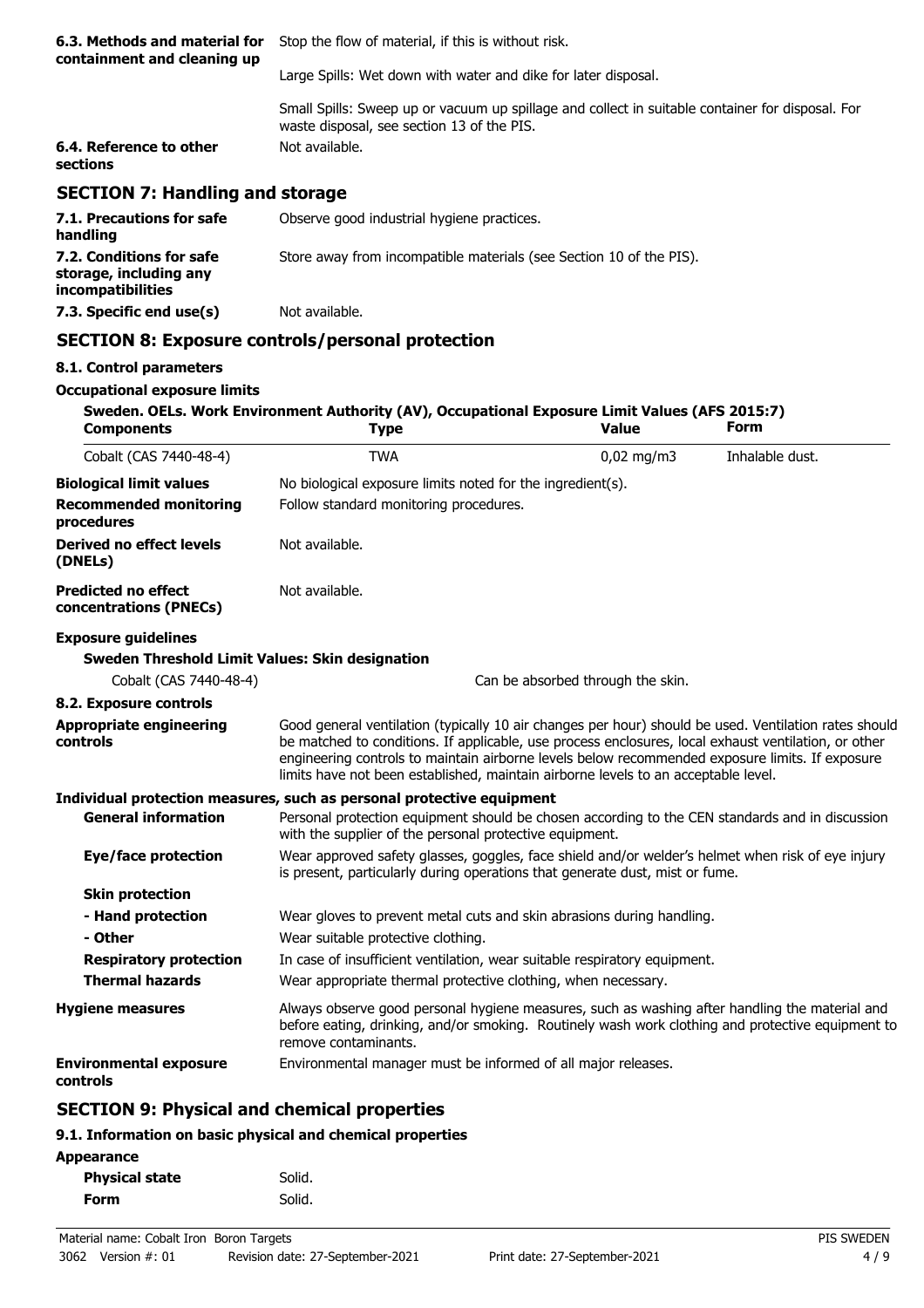| <b>Colour</b>                                        | Grey.                                         |
|------------------------------------------------------|-----------------------------------------------|
| Odour                                                | None.                                         |
| <b>Odour threshold</b>                               | Not applicable.                               |
| рH                                                   | Not applicable.                               |
| <b>Melting point/freezing point</b>                  | 1495 °C (2723 °F) estimated / Not applicable. |
| Initial boiling point and                            | Not applicable.                               |
| boiling range                                        |                                               |
| <b>Flash point</b>                                   | Not applicable.                               |
| <b>Evaporation rate</b>                              | Not applicable.                               |
| <b>Flammability (solid, gas)</b>                     | None known.                                   |
| Upper/lower flammability or explosive limits         |                                               |
| <b>Flammability limit - lower</b><br>(%)             | Not applicable.                               |
| <b>Flammability limit - lower</b><br>(%) temperature | Not applicable.                               |
| <b>Flammability limit -</b><br>upper $(\% )$         | Not applicable.                               |
| <b>Flammability limit -</b><br>upper (%) temperature | Not applicable.                               |
| <b>Explosive limit - lower (</b><br>%)               | Not applicable.                               |
| <b>Explosive limit - lower (</b><br>%) temperature   | Not applicable.                               |
| <b>Explosive limit - upper</b><br>(%)                | Not applicable.                               |
| <b>Explosive limit - upper (</b><br>%) temperature   | Not applicable.                               |
| <b>Vapour pressure</b>                               | Not applicable.                               |
| <b>Vapour density</b>                                | Not applicable.                               |
| <b>Relative density</b>                              | Not applicable.                               |
| Solubility(ies)                                      |                                               |
| Solubility (water)                                   | Insoluble.                                    |
| <b>Partition coefficient</b><br>(n-octanol/water)    | Not applicable.                               |
| <b>Auto-ignition temperature</b>                     | Not applicable.                               |
| <b>Decomposition temperature</b>                     | Not applicable.                               |
| <b>Viscosity</b>                                     | Not applicable.                               |
| <b>Explosive properties</b>                          | None known.                                   |
| <b>Oxidising properties</b>                          | Not oxidising.                                |
| 9.2. Other information                               |                                               |
| <b>Density</b>                                       | 2,36 g/cm3 estimated                          |

# **SECTION 10: Stability and reactivity**

| 10.1. Reactivity<br>10.2. Chemical stability<br>10.3. Possibility of hazardous<br>reactions | The product is stable and non-reactive under normal conditions of use, storage and transport.<br>Material is stable under normal conditions.<br>No dangerous reaction known under conditions of normal use. |
|---------------------------------------------------------------------------------------------|-------------------------------------------------------------------------------------------------------------------------------------------------------------------------------------------------------------|
| 10.4. Conditions to avoid                                                                   | Contact with incompatible materials.                                                                                                                                                                        |
| 10.5. Incompatible materials                                                                | Strong oxidising agents.                                                                                                                                                                                    |
| 10.6. Hazardous<br>decomposition products                                                   | No hazardous decomposition products are known.                                                                                                                                                              |

# **SECTION 11: Toxicological information**

### **General information CCCUPATION** Occupational exposure to the substance or mixture may cause adverse effects.

# **Information on likely routes of exposure**

**Inhalation** May cause irritation to the respiratory system.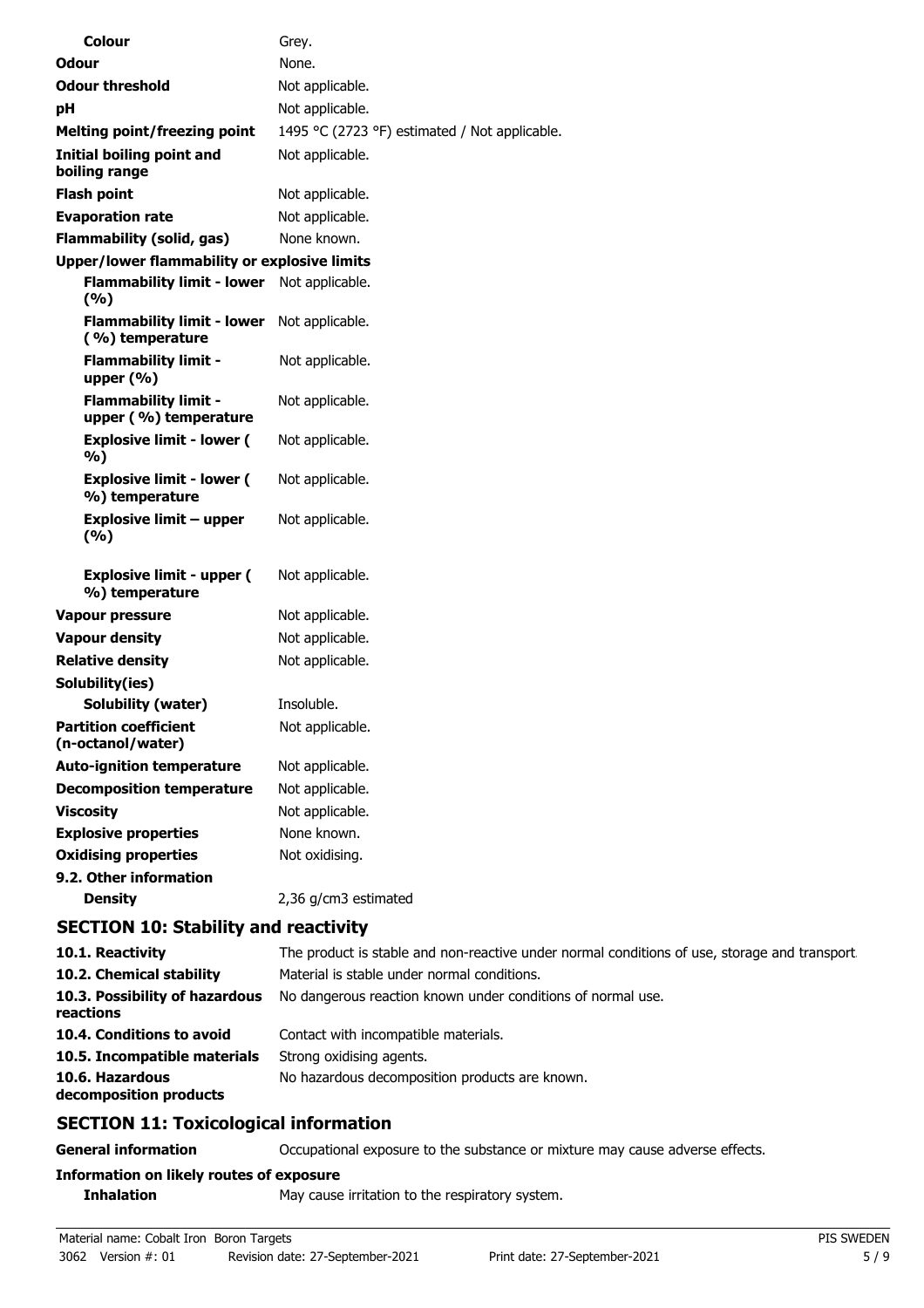| <b>Skin contact</b>                                   | May cause an allergic skin reaction.                                          |  |  |
|-------------------------------------------------------|-------------------------------------------------------------------------------|--|--|
| Eye contact                                           | Not likely, due to the form of the product.                                   |  |  |
| <b>Ingestion</b>                                      | Harmful if swallowed.                                                         |  |  |
| <b>Symptoms</b>                                       | May cause respiratory irritation. May cause an allergic skin reaction.        |  |  |
| 11.1. Information on toxicological effects            |                                                                               |  |  |
| <b>Acute toxicity</b>                                 | Harmful if swallowed.                                                         |  |  |
| <b>Skin corrosion/irritation</b>                      | May be irritating to the skin.                                                |  |  |
| Serious eye damage/eye<br>irritation                  | Not likely, due to the form of the product.                                   |  |  |
| <b>Respiratory sensitisation</b>                      | May cause allergy or asthma symptoms or breathing difficulties if inhaled.    |  |  |
| <b>Skin sensitisation</b>                             | May cause an allergic skin reaction.                                          |  |  |
| <b>Germ cell mutagenicity</b>                         | Not classified.                                                               |  |  |
| Carcinogenicity                                       | May cause cancer.                                                             |  |  |
|                                                       | <b>IARC Monographs. Overall Evaluation of Carcinogenicity</b>                 |  |  |
| Cobalt (CAS 7440-48-4)                                | 2B Possibly carcinogenic to humans.                                           |  |  |
| <b>Reproductive toxicity</b>                          | Not classified.                                                               |  |  |
| Specific target organ toxicity<br>- single exposure   | May cause respiratory irritation.                                             |  |  |
| Specific target organ toxicity<br>- repeated exposure | Causes damage to organs through prolonged or repeated exposure by inhalation. |  |  |
| <b>Aspiration hazard</b>                              | Not an aspiration hazard.                                                     |  |  |
| Mixture versus substance<br>information               | No information available.                                                     |  |  |
| <b>Other information</b>                              | Not available.                                                                |  |  |
|                                                       |                                                                               |  |  |

# **SECTION 12: Ecological information**

| 12.1. Toxicity                                            | The product is not classified as environmentally hazardous.                                                                                                                                |
|-----------------------------------------------------------|--------------------------------------------------------------------------------------------------------------------------------------------------------------------------------------------|
| 12.2. Persistence and<br>degradability                    | No data is available on the degradability of this substance.                                                                                                                               |
| 12.3. Bioaccumulative<br>potential                        | No data available.                                                                                                                                                                         |
| <b>Partition coefficient</b><br>n-octanol/water (log Kow) | Not available.                                                                                                                                                                             |
| <b>Bioconcentration factor (BCF)</b>                      | Not available.                                                                                                                                                                             |
| 12.4. Mobility in soil                                    | No data available.                                                                                                                                                                         |
| 12.5. Results of PBT and<br><b>vPvB</b> assessment        | Not a PBT or vPvB substance or mixture.                                                                                                                                                    |
| 12.6. Other adverse effects                               | No other adverse environmental effects (e.g. ozone depletion, photochemical ozone creation<br>potential, endocrine disruption, global warming potential) are expected from this component. |

# **SECTION 13: Disposal considerations**

# **13.1. Waste treatment methods**

| <b>Residual waste</b>                  | Dispose of in accordance with local regulations. Empty containers or liners may retain some product<br>residues. This material and its container must be disposed of in a safe manner (see: Disposal<br>instructions).                                                                                                                            |
|----------------------------------------|---------------------------------------------------------------------------------------------------------------------------------------------------------------------------------------------------------------------------------------------------------------------------------------------------------------------------------------------------|
| <b>Contaminated packaging</b>          | Since emptied containers may retain product residue, follow label warnings even after container is<br>emptied. Empty containers should be taken to an approved waste handling site for recycling or<br>disposal.                                                                                                                                  |
| EU waste code                          | The Waste code should be assigned in discussion between the user, the producer and the waste<br>disposal company.                                                                                                                                                                                                                                 |
| <b>Disposal</b><br>methods/information | Collect and reclaim or dispose in sealed containers at licensed waste disposal site. Do not allow this<br>material to drain into sewers/water supplies. Do not contaminate ponds, waterways or ditches with<br>chemical or used container. Dispose of contents/container in accordance with<br>local/regional/national/international regulations. |
| <b>Special precautions</b>             | Dispose in accordance with all applicable regulations.                                                                                                                                                                                                                                                                                            |
|                                        |                                                                                                                                                                                                                                                                                                                                                   |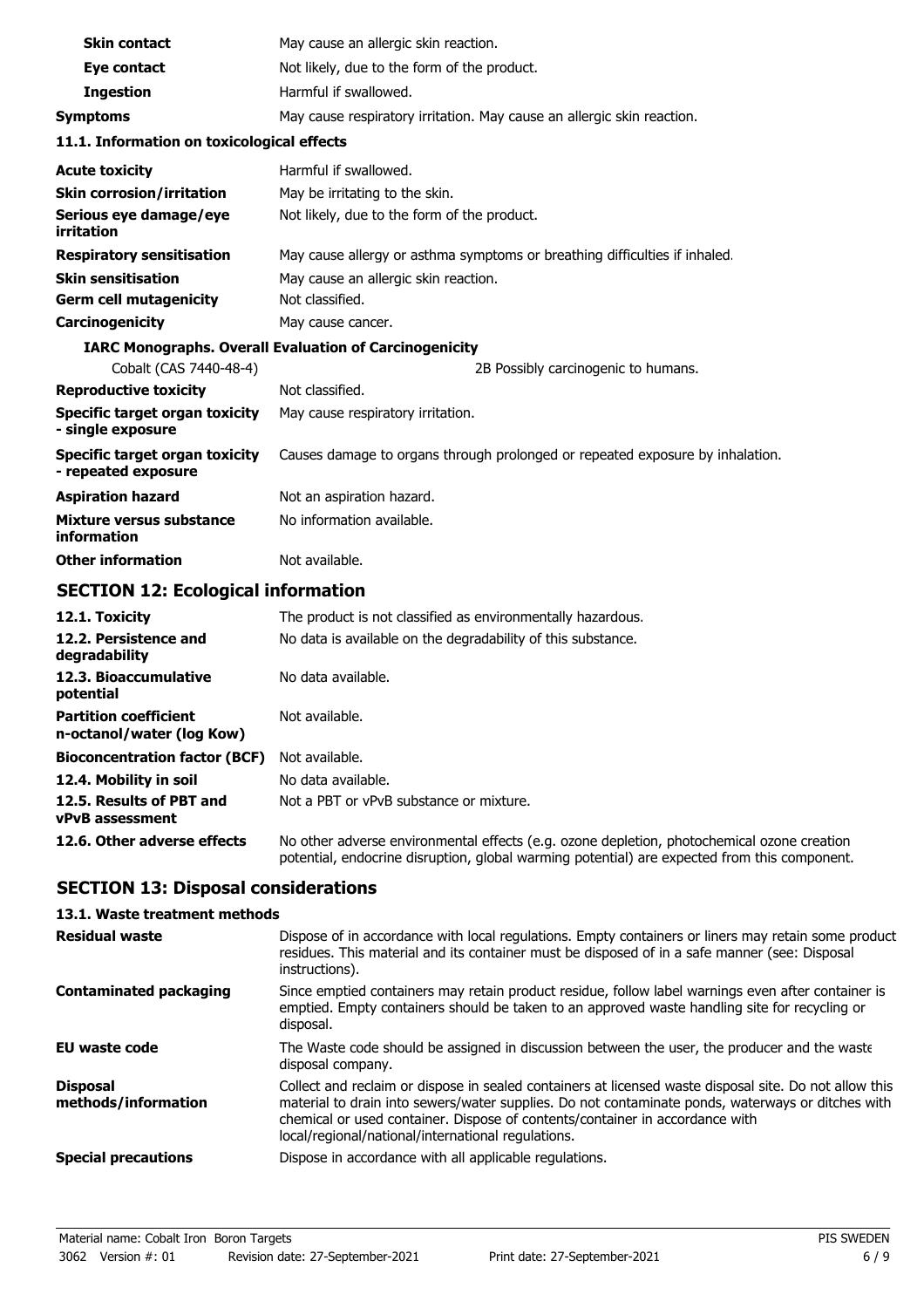# **SECTION 14: Transport information**

**ADR 14.1. UN number** UN3178 **14.2. UN proper shipping** FLAMMABLE SOLID, INORGANIC, N.O.S. **name Class** 4.1 **14.3. Transport hazard class(es) Subsidiary risk Label(s)** 4.1 **Hazard No. (ADR)** 40 **Tunnel restriction** E **code 14.4. Packing group III 14.5. Environmental** No. **hazards 14.6. Special precautions** Read safety instructions, SDS and emergency procedures before handling. **for user RID 14.1. UN number** UN3178 **14.2. UN proper shipping** FLAMMABLE SOLID, INORGANIC, N.O.S. **name Class** 4.1 **14.3. Transport hazard class(es) Subsidiary risk Label(s)** 4.1 **14.4. Packing group III 14.5. Environmental** No. **hazards 14.6. Special precautions** Read safety instructions, SDS and emergency procedures before handling. **for user ADN 14.1. UN number** UN3178 **14.2. UN proper shipping** FLAMMABLE SOLID, INORGANIC, N.O.S. **name Class** 4.1 **14.3. Transport hazard class(es) Subsidiary risk Label(s)** 4.1 **14.4. Packing group III 14.5. Environmental** No. **hazards** 14.6. Special precautions Read safety instructions, SDS and emergency procedures before handling. **for user IATA 14.1. UN number** UN3178 **14.2. UN proper shipping** Flammable solid, inorganic, n.o.s. **name Class** 4.1 **14.3. Transport hazard class(es) Subsidiary risk 14.4. Packing group III 14.5. Environmental** No. **hazards ERG Code** 3L **14.6. Special precautions** Read safety instructions, SDS and emergency procedures before handling. **for user Passenger and cargo** Allowed with restrictions. **aircraft Other information Cargo aircraft only** Allowed with restrictions. **IMDG 14.1. UN number** UN3178 **14.2. UN proper shipping** FLAMMABLE SOLID, INORGANIC, N.O.S. **name**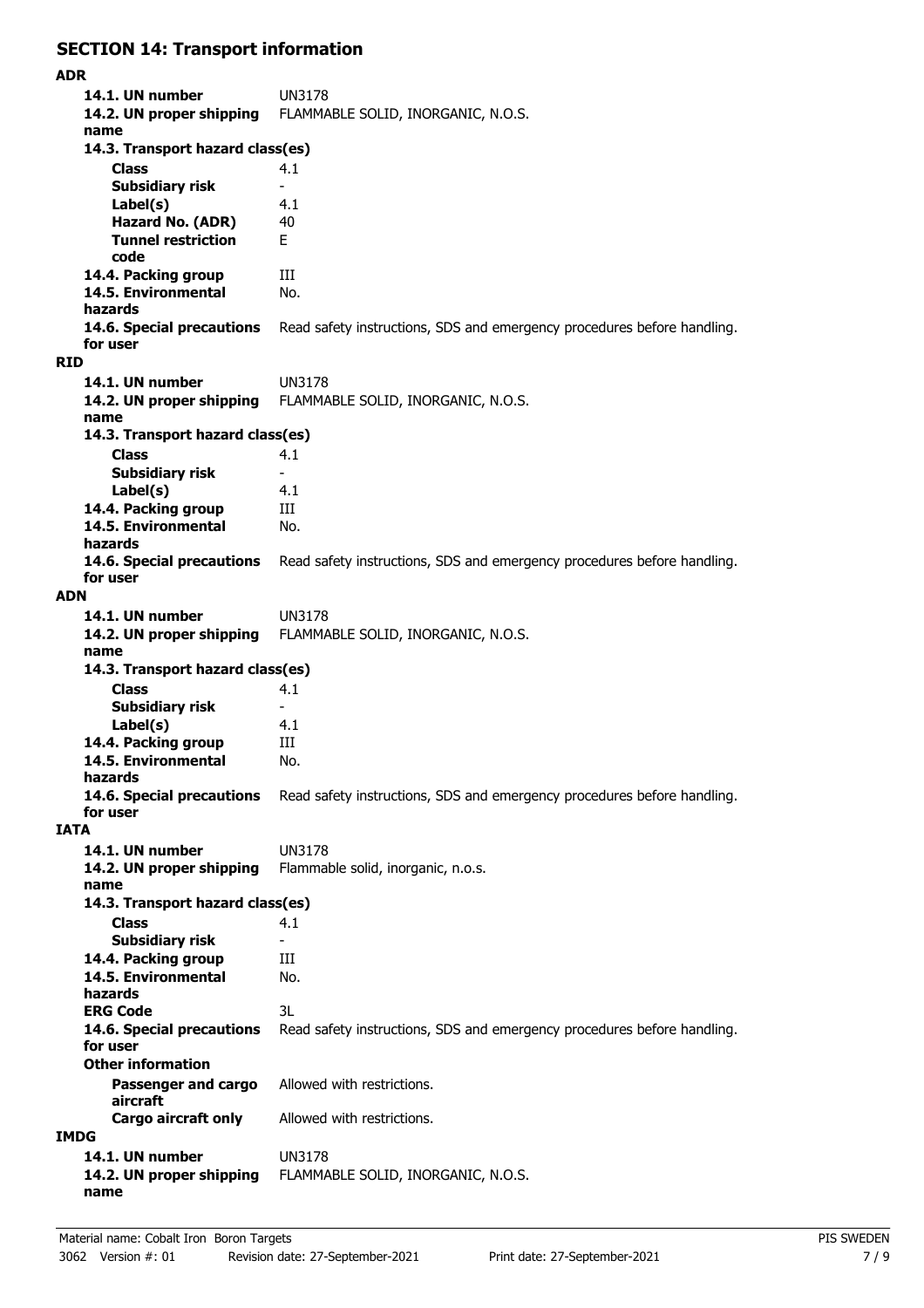| 14.3. Transport hazard class(es) |                                                                         |
|----------------------------------|-------------------------------------------------------------------------|
| <b>Class</b>                     | 4.1                                                                     |
| Subsidiary risk                  | ۰                                                                       |
| 14.4. Packing group              | Ш                                                                       |
| 14.5. Environmental hazards      |                                                                         |
| <b>Marine pollutant</b>          | No.                                                                     |
| <b>EmS</b>                       | $F-A. S-G$                                                              |
| 14.6. Special precautions        | Read safety instructions, SDS and emergency procedures before handling. |
| for user                         |                                                                         |
| ADN; ADR; IATA; IMDG; RID        |                                                                         |



# **SECTION 15: Regulatory information**

**15.1. Safety, health and environmental regulations/legislation specific for the substance or mixture**

### **EU regulations**

|             |  |  |   | Regulation (EC) No. 1005/2009 on substances that deplete the ozone layer, Annex I and II, as amended |  |
|-------------|--|--|---|------------------------------------------------------------------------------------------------------|--|
| Not listed. |  |  | . |                                                                                                      |  |

**Regulation (EU) 2019/1021 On persistent organic pollutants (recast), as amended**

Not listed.

**Regulation (EU) No. 649/2012 concerning the export and import of dangerous chemicals, Annex I, Part 1 as amended**

Not listed.

**Regulation (EU) No. 649/2012 concerning the export and import of dangerous chemicals, Annex I, Part 2 as amended**

Not listed.

**Regulation (EU) No. 649/2012 concerning the export and import of dangerous chemicals, Annex I, Part 3 as amended**

Not listed.

**Regulation (EU) No. 649/2012 concerning the export and import of dangerous chemicals, Annex V as amended** Not listed.

**Regulation (EC) No. 166/2006 Annex II Pollutant Release and Transfer Registry, as amended** Not listed.

**Regulation (EC) No. 1907/2006, REACH Article 59(10) Candidate List as currently published by ECHA** Not listed.

### **Authorisations**

**Regulation (EC) No. 1907/2006, REACH Annex XIV Substances subject to authorization, as amended** Not listed.

### **Restrictions on use**

**Regulation (EC) No. 1907/2006, REACH Annex XVII Substances subject to restriction on marketing and use as amended**

Not listed.

**Directive 2004/37/EC: on the protection of workers from the risks related to exposure to carcinogens and mutagens at work, as amended.**

Not listed.

### **Other EU regulations**

**Directive 2012/18/EU on major accident hazards involving dangerous substances, as amended** Not listed.

| National regulations  | Not available. |
|-----------------------|----------------|
| 15.2. Chemical safety | Not available. |
| assessment            |                |